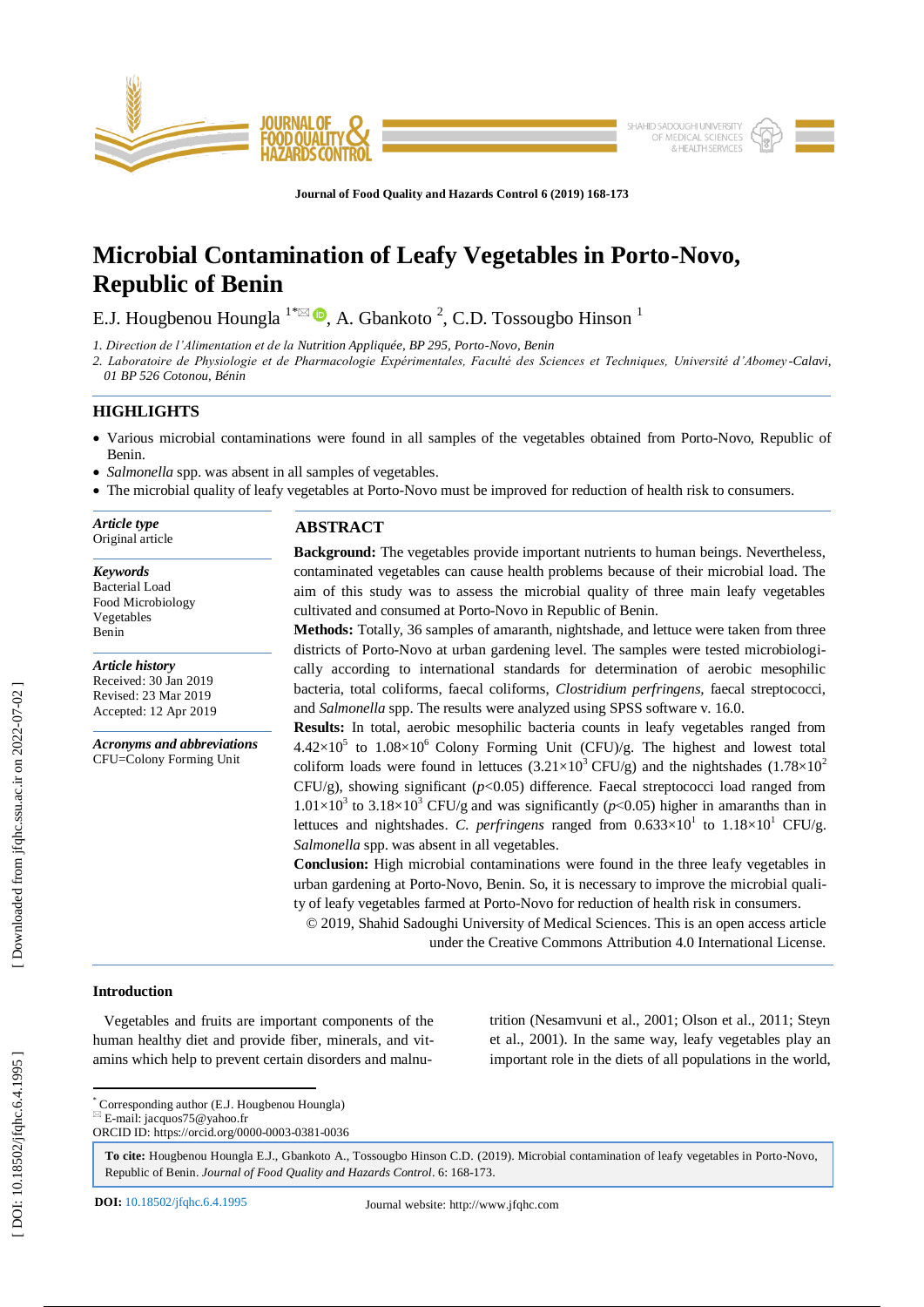particularly in Africa, Asia, and Oceania where they provide essential part of nutritional and medicinal needs (Andres and Lebailly, 2011).

 A problem to these potential health benefits is that raw leafy vegetables may transmit some pathogenic microorganisms which could result in microbial outbreaks. The vegetables may be contaminated during any one of the stages of production and therefore resulted in sicknesses and outbreaks after their consumption (Beuchat, 2002; Hou et al., 2013; Lewis Ivey et al., 2012; Park et al., 2012). In this context, knowledge of the microbial quality of leafy vegetables is necessary. Thus, the purpose of this study was to evaluate the presence of microbes such as aerobic mesophilic bacteria, total coliforms, faecal coliforms, *Clostridium perfringens,* faecal streptococci, and *Salmonella* spp. in some green leafy vegetables in Porto -Novo, Republic of Benin.

# **Materials and methods**

#### *Sampling*

 The study was conducted in the city of Porto -Novo, the capital of the Republic of Benin in West Africa. Porto - Novo is located at 6°29'50'' North and 2°36'18'' East. The area of Porto -Novo is 110 km², about 1.08% of the national territory area.

 Totally, 36 green leafy vegetable samples, including amaranth (*Amarantus cruentus* )*,* nightshade (*Solanum macrocarpon*), and lettuce (*Lactuva sativa* ) were randomly collected during March 2018. The mature leaves were taken from the stems, put in sterile packs, transported to the laboratory, washed, drained, and analyzed. For microbiological parameters, 12 samples of each vegetable were taken from three districts of Porto-Novo (Ouando, Akron and Akonaboè) at production level with 4 samples per district. Floristic keys were used at the National Herbarium of University of Abomey -Calavi in Benin for determining of each variety.

#### *Preparation of samples*

 At laboratory level, 10 g of sample were taken and introduced into the stomacher bag. Ninety ml of Tryptone Salt (TS BK014HA; Biokar Diagnostics, France) were added and homogenized with stomacher for 2 min. The obtained solution was left for 15 min to ensure the revivification of germs stressed by homogenization.

## *Aerobic mesophilic bacteria*

 For enumeration of aerobic mesophilic bacteria, 1 ml homogenized sample was diluted aseptically and serially  $(10^{-1} - 10^{-5})$ , and then, introduced into the petri dishes. Fifteen to 20 ml of Plat Count Agar (PCA Lab 149; Lab

M Limited, 1 Quest Park, UK) were added (ISO 4833 -1, 2013). The whole solution was homogenized by circular movements and incubated at 30  $\degree$ C for 72 $\pm$ 3 h.

#### *Total coliforms*

 In order to count the total coliforms, 1 ml of each appropriate dilution  $(10^{-1}-10^{-2})$  was inoculated into the petri dishes based on ISO 4832 (2006). Fifteen to 20 ml of Crystal Violet Neutral Red Bile Lactose agar (VRBL, BK 152 HA; Biokar Diagnostics F60000 Beauvais, France) were added. After solidification, a second layer of VRBL agar was added and incubated at 30 °C for 24 h.

#### *Faecal coliforms*

 For the faecal coliforms enumeration, 1 ml of each appropriate dilution  $(10^{-1}-10^{-2})$  was added into the petri dishes. After solidification, a second layer of VRBL agar was added and incubated at 44 °C for 24 h.

## *Faecal streptococci*

One ml of each appropriate dilution  $(10^{-1}-10^{-2})$  was inoculated into the petri dishes. Fifteen to 20 ml of Bile Esculin Azide agar (BEA ; Scharlau 01 -265 Scharlau Chemie, Barcelona, Spain) was added. The whole solution was homogenized by circular movements. After solidification, a second layer of 5 ml of the same BEA agar was added. The dishes were then incubated at 37 °C for 48 h.

#### *Clostridium perfringens*

 The enumeration of *C. perfringens* was carried out in accordance with ISO 15213 (2003). One ml of each appropriate dilution  $(10^{-1}-10^{-2})$  was added into the test tubes. Fifteen to 20 ml of Tryptone Sulfite Neomycin agar (TSN, Scharlau, 01 -195; Scharlau Chemie, Barcelona, Spain) was added. The whole solution was homogenized by the vortex shaker. After solidification, a second 5 ml layer of TSN agar was added to create the anaerobiosis , and the tubes were incubated at 37 °C for  $24 h$ 

### *Detection of Salmonella spp.*

 For detection of *Salmonella* spp., 25 g of each sample was taken, put into the stomacher bag, and then 225 ml of buffered peptone water (EPT, M614, HiMedia Laboratories Pvt, Ltd, India) was added (ISO 6579, 2017). The obtained solution was incubated for 24 h at 37 °C. Two ml of the pre -enrichment solution were collected and added separately into two test tubes containing 18 ml of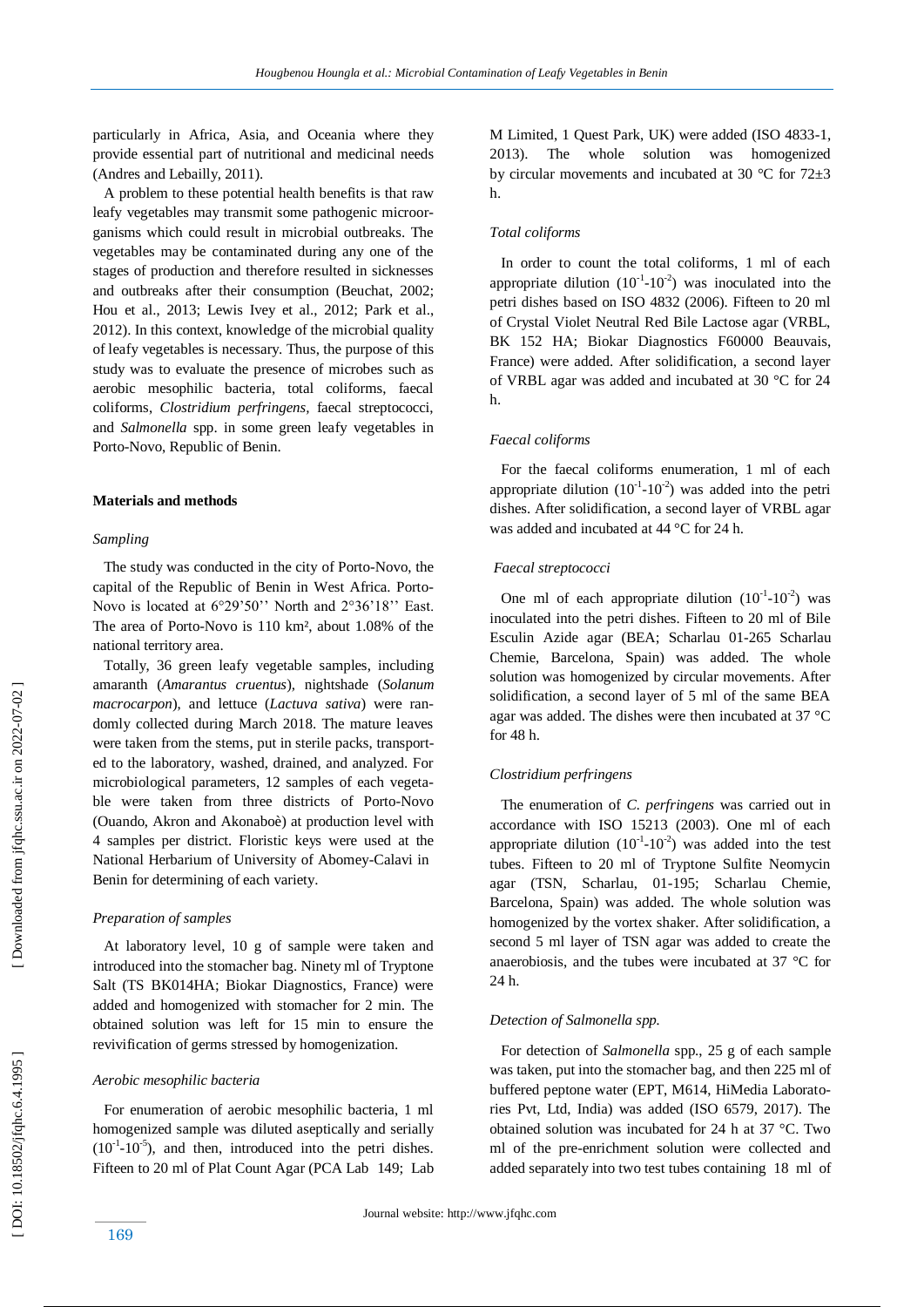tetrathionate (Oxoid, Basingstoke, England) and 18 ml of cystine selenite (LABM, LAB 55A, International Diagnostics Group plc, England). The tubes were homogenized with a vortex mixer and incubated for 24 h at 37 °C. The cultures in tetrathionate and selenite cystine containing tubes were then seeded separately in sterile dishes containing the Hektoen agar medium (BK 067HA, Biokar Diagnostics F60000 Beauvais, France). The seeded media were incubated at 37 °C for 24 h. Characteristic colonies were identified using the API 20E system (bioMérieux, France). After 24 h of incubation at 37 °C, the strips were read according to manufacturer procedure.

### *Statistical analysis*

 Statistical analysis was done by ANOVA using SPSS software (v. 16.0). The criterion for significance was set at *p* ˂0.05 *.*

#### **Results**

 In total, aerobic mesophilic bacteria counts ranged from  $4.42\times10^5$  to  $1.08\times10^6$  Colony Forming Unit (CFU)/g in vegetables. The highest and lowest total coliform loads were found in lettuces  $(3.21 \times 10^3 \text{ CFU/g})$  and nightshades  $(1.78\times10^2 \text{ CFU/g})$ , respectively, having significant difference  $(p<0.05)$ . The comparison of faecal coliforms in the vegetables showed that amaranths and lettuces harbored significantly  $(p<0.05)$  higher faecal coliforms than nightshades.

Faecal streptococci load ranged from  $1.01 \times 10^3$  to  $3.18 \times 10^3$  CFU/g and was significantly ( $p$ <0.05) higher in amaranths than in lettuces and nightshades. *C. perfringens* ranged from  $0.633 \times 10^{1}$  to  $1.18 \times 10^{1}$ CFU/g with the contamination significantly  $(p<0.05)$ lower in amaranths and nightshades than in lettuces. *Salmonella* spp. was absent in all vegetables.

There was some significant  $(p<0.05)$  difference in microbial contamination of vegetables collected from three sampling area, including Ouando, Akron, and Akonaboè (Tables 1-3).

# **Discussion**

 In the present survey, we found considerable microbial contamination in all green leafy vegetable samples from Benin. Aerobic mesophilic bacteria are indicator showing that the samples have encountered favorable conditions for the multiplication of microbes (Aycicek et al., 2006). The results of aerobic mesophilic bacteria in our vegetable samples from Benin are compared to those reported by Kłapeć et al. (2016) in Poland  $(1.87\times10^5$  CFU/g), Maffei et al. (2013) in Brazil (10<sup>6</sup> to 10<sup>7</sup> CFU/g), and Tango et al. (2014) in Korea  $(1.91 \times 10^{4}$  to  $0.23 \times 10^{6}$  $CFU/g$ ).

 Total coliforms are used as indicators for the assessment of the hygienic conditions present in the production environments found in soil, vegetables, and in the bowels of warm -blooded animals (Nousiainen et al., 2016). Park et al. (2006) demonstrated that the detection of faecal coliforms is more appropriate rather than total coliforms for faecal pollution monitoring. Atindegla et al. (2016) reported faecal coliforms contamination  $(10^8 \pm 1.23 \times 10^6)$  to  $10^{10}$ ±1.62×10<sup>5</sup> CFU/g) in carrot, eggplant, and tomato from Southern Benin which was very higher than those found in our results. These authors mentioned that such high faecal coliforms contamination in the vegetable samples was due to using poultry manure in gardening sites.

 Besides, manure is an important source of *Salmonella*  spp. contamination in the vegetable samples. Similar with the present work, Kłapeć et al. (2016) found no *Salmonella* spp. in vegetables from Eastern Poland. Controversially, prevalence rate of *Salmonella* spp. in vegetables examined in Mexico was as high as 98% (Quiroz-Santiago et al., 2009). *Salmonella* spp*.* is facultative anaerobic, Gram -negative bacteria of the Enterobacteriaceae family with about 2500 known serotypes. *Salmonella* spp. can survive from several weeks to even two years in manure (Franz et al., 2005; Jiang et al.*,*  2002). There are various sources of microbial contamination of leafy vegetables. At Porto-Novo in Benin, the water and the manure could be the main sources of contamination. According to Hougbenou Houngla et al. (2019), the manure used by market gardeners in Porto - Novo is from chicken (83.28%), rabbit (18.84%), pig (9 .12%) and compost (38.30%). The source of water used in market gardening is swamp (79.89%), well (11.37%), borehole (6.41%) , and fish breeding (2.33%). Thus, it is important to prevent contamination of vegetables with animal manure source in farm, or during processing and packaging of the fresh products.

*C. perfringens* count  $(0.633 \times 10^1 \text{ to } 1.18 \times 10^1 \text{ CFU/g})$  in our vegetables was higher than those indicated in Zambia (Nguz et al., 2005) and in Eastern Poland (Kłapeć et al., 2016) where the *C. perfringens* contamination was rare in vegetable samples. *C. perfringens* is an inhabitant of environmental components, food, human, and animal bowels. So, detection of *C. perfringens* in vegetable samples of the current survey showed that there was possible risk of the disease in the local consumers in Benin.

 Many pathogenic microorganisms can continue to live in the soil or on the surface of crops long enough to be transmitted to humans. The ability of microorganisms to persist for extend period depends of many factors, includ ing structure and nature of soil, hygrometry, temperature,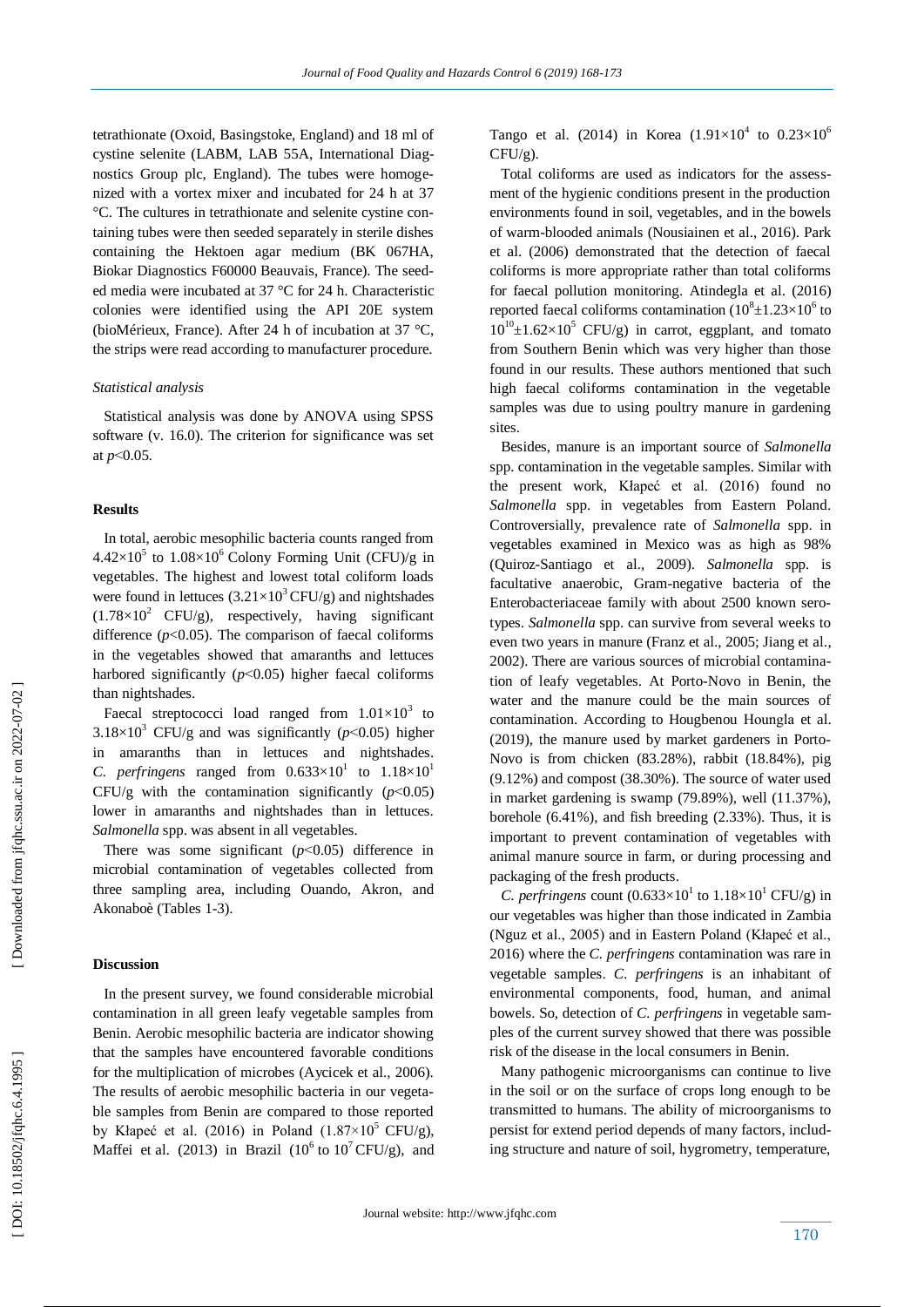light, plant nature, and competition with natural plants and animals (Leff and Fierer, 2013). Considering high contamination found in our study, some measures should be taken to prevent the risk of illnesses due to the poor microbial quality of green leafy vegetable at Porto -Novo, Benin. In this regards, it has been shown that establishment of Hazard Analysis and Critical Control Points

(HACCP) on the vegetable farms could be too effective for reduction of microbial risks of fresh-cut produces (Mei Soon et al., 2012). On the other hand, it is obvious that contaminated water is a critical source of microbial contamination of vegetables. So, disinfecting of irrigation water used for primary production of vegetables in farms should be highlighted (Uyttendaele et al., 2015).

Table 1: Microbial load (colony forming unit/g) in amaranth in different districts Porto-Novo, Republic of Benin

|                             | Ouando              | Akron                                   | Akonaboè                                 |
|-----------------------------|---------------------|-----------------------------------------|------------------------------------------|
| Aerobic mesophilic bacteria | $1.78\times10^{6}$  | $2.05\times10^{5} \pm 2.52\times10^{4}$ | $1.53\times10^{5} \pm 2.22\times10^{4}$  |
| Total coliforms             | $1.43\times10^{2}$  | $1.35\times10^{2}$ ±1.9×10 <sup>1</sup> | $4.15\times10^{3} \pm 2.08\times10^{2}$  |
| Faecal coliforms            | $2.75\times10^{1}$  | $6.00 + 3.37$                           | $2.18\times10^{3}$ ±2.98×10 <sup>2</sup> |
| Faecal streptococci         | $6.98\times10^{2}$  | $2.03\times10^{3} \pm 1.71\times10^{2}$ | $6.83\times10^{3}$ ± 3.86 $\times10^{2}$ |
| Clostridium perfringens     | $0.075\times10^{1}$ | $0.575 \times 10^{1}$                   | $1.25\times10^{1}$                       |
| Salmonella                  | ND.                 | ND.                                     | ND                                       |
| ND: Not Detected            |                     |                                         |                                          |

**Table 2:** Microbial load (colony forming unit/g) in lettuces in different districts Porto -Novo, Republic of Benin

|                             | Ouando              | Akron              | Akonaboè                                 |
|-----------------------------|---------------------|--------------------|------------------------------------------|
| Aerobic mesophilic bacteria | $4.23\times10^{5}$  | $4.00\times10^{5}$ | $5.03\times10^{5}$ ±4.35 $\times10^{4}$  |
| Total coliforms             | $3.20\times10^{3}$  | $2.50\times10^{3}$ | $3.93\times10^{3}$ ± 6.65 $\times10^{2}$ |
| Faecal coliforms            | $1.60\times10^{2}$  | $1.40\times10^{2}$ | $3.10\times10^{2}$ ± 2.16 $\times10^{1}$ |
| Faecal streptococci         | $2.23\times10^{3}$  | $1.08\times10^{3}$ | $1.65\times10^{2}$ ±1.29×10 <sup>1</sup> |
| Clostridium perfringens     | $1.8 \times 10^{1}$ | $0.95\times10^{1}$ | $0.775 \times 10^{1}$                    |
| Salmonella                  | ND.                 | ND                 | ND                                       |
|                             |                     |                    |                                          |

ND: Not Detected

**Table 3:** Microbial load (colony forming unit/g) in nightshades in different districts Porto -Novo, Republic of Benin

|                             | Ouando               | Akron              | Akonaboè              |
|-----------------------------|----------------------|--------------------|-----------------------|
| Aerobic mesophilic bacteria | $2.55 \times 10^{6}$ | $2.63\times10^{5}$ | $4.20\times10^{5}$    |
| Total coliforms             | $8.83\times10^{1}$   | $1.55\times10^{2}$ | $2.90\times10^{2}$    |
| Faecal coliforms            | $2.85\times10^{1}$   | $1.4\times10^{1}$  | $1.98\times10^{1}$    |
| Faecal streptococci         | $5.08\times10^{2}$   | $2.38\times10^{3}$ | $1.53\times10^{2}$    |
| Clostridium perfringens     | $0.925\times10^{1}$  | $0.55\times10^{1}$ | $0.625 \times 10^{1}$ |
| Salmonella                  | ND                   | ND.                | ND                    |

ND: Not Detected

# **Conclusion**

 High microbial contaminations were found in the three leafy vegetables in urban gardening at Porto -Novo, Benin. Therefore, it is necessary to improve the microbial quality of leafy vegetables farmed at Porto -Novo for

reduction of health risk in the consumers. In this regard, extensive researches about microbial quality of leafy vegetables, appropriate agricultural practices, and also education/training of urban gardeners are recommended.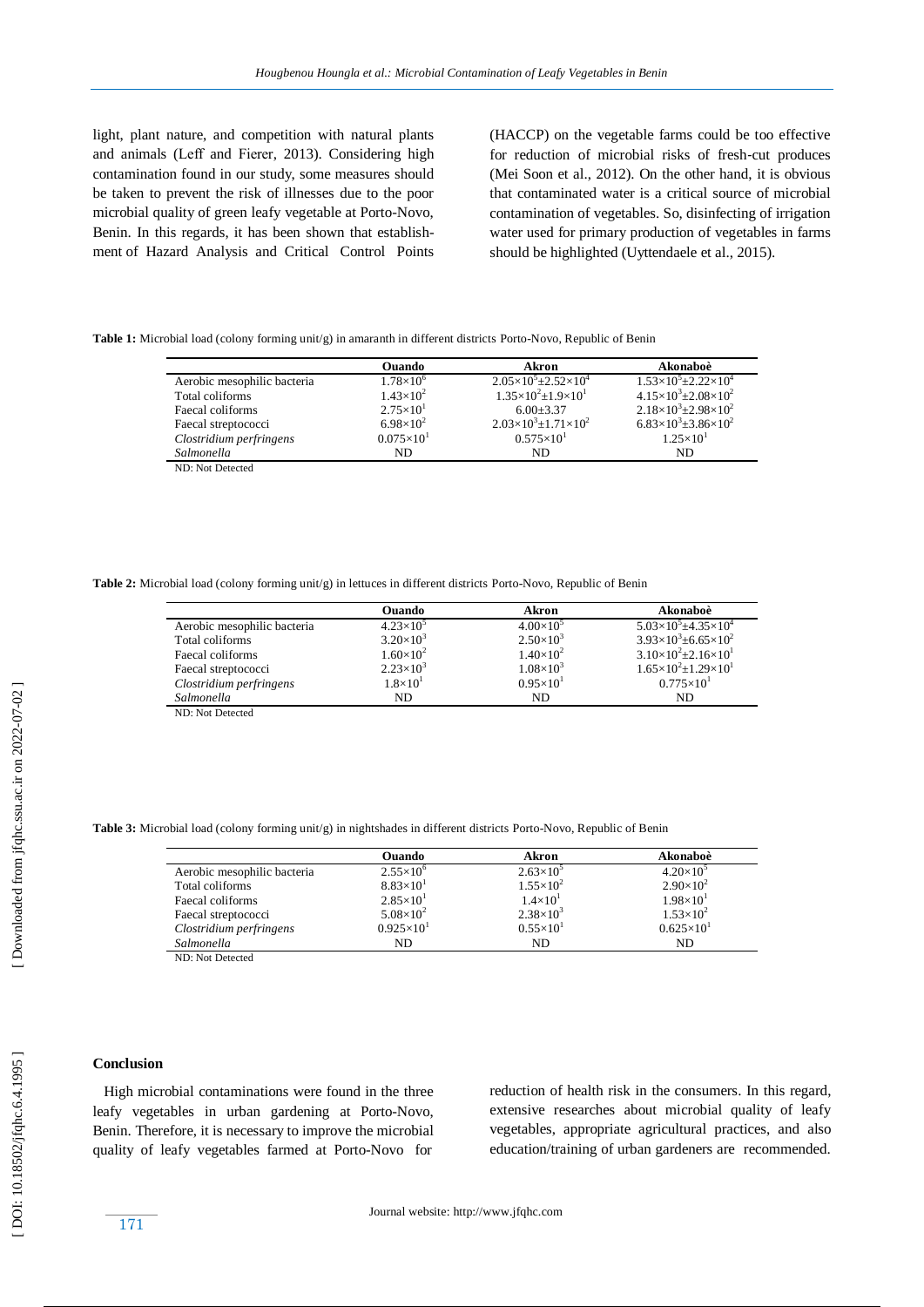## **Author contributions**

 E.J.H.H. and A.G. designed the study; E.J.H.H. and C.D.T.H. conducted the experimental work and analyzed the data; E.J.H.H., A.G., and C.D.T.H. wrote the manuscript. All authors read and approved the revised manuscript.

#### **Conflicts of interest**

 All the authors indicated that there is no conflict of interest in this research.

#### **Acknowledgements**

 The authors acknowledge the Laboratory of Microbiology of the Direction de l'Alimentation et de la Nutrition Appliquée (Bénin) for the funding and other supports throughout the experimental period. The authors also thank all the individuals who were indirectly associated with this research .

#### **Reference s**

- Andres L., Lebailly P. (2011). Peri -urban agriculture: the case of market gardening in Niamey, Niger. *African Review of Economics and Finance*. 3: 69 -85.
- Atindegla S.C., Huat J., Agbossou E.K., Saint -Macary H., Glèlè Kakai R. (2016). Vegetable contamination by the fecal bacteria of poultry manure: case study of gardening sites in Southern Benin. *International Journal of Food Science*. [DOI: [10.1155/2016/4767453](http://dx.doi.org/10.1155/2016/4767453) ]
- Aycicek H., Oguz U., Karci K. (2006). Determination of total aerobic and indicator bacteria on some raw eaten vegetables from wholesalers in Ankara, Turkey. *International Journal of Hygiene and Environmental Health*. 209: 197 -201. [DOI: 10.1016/j.ijheh.2005.07.006]
- Beuchat L.R. (2002). Ecological factors influencing survival and growth of human pathogens on raw fruits and vegetables. Microbes and Infection. 4: 413-423. [DOI: 10.1016/S1286-4579(02)01555 -1]
- Franz E., van Diepeningen A.D., de Vos O.J., van Bruggen A.H.C. (2005). Effects of cattle feeding regimen and soil management type on the fate of *Escherichia coli* O157:H7 and *Salmonella enterica* serovar Typhimurium in manure, manure -amended soil, and lettuce. *Applied and Environmental Microbiology*. 71: 6165 -6174. [DOI: 10.1128/AEM.71.10.6165 -6174.2005]
- Hou Z., Fink R.C., Radtke C., Sadowsky M.J., Diez -Gonzalez F. (2013). Incidence of naturally internalized bacteria in lettuce leaves. *International Journal of Food Microbiology*. 162: 260 - 265. [DOI: 10.1016/j.ijfoodmicro.2013.01.027]
- Hougbenou Houngla E.J., Tossougbo Hinson C.D., Gbankoto A., Anani B.L.C. (2019). Characteristics of urban market gardening in Porto -Novo, Republic of Benin, West Africa. *International Journal of Agricultural Science.* 4: 66 -76.
- International Organization for Standardization (ISO). (2003). Microbiology of food and animal feeding stuffs -Horizontal method for the enumeration of sulfite -reducing bacteria growing under anaerobic conditions. ISO 15213.
- International Organization for Standardization (ISO). (2006). Microbiology of food and animal feeding stuffs -Horizontal method for the enumeration of coliforms-Colony-count technique. ISO 4832.
- International Organization for Standardization (ISO). (2013). Microbiology of the food chain -Horizontal method for the enumeration of microorganisms -Part 1: colony count at 30 degrees C by the pour plate technique. ISO 4833 -1.
- International Organization for Standardization (ISO). (2017). Microbiology of the food chain -Horizontal method for the detection, enumeration and serotyping of *Salmonella*-Part 1: detection of *Salmonella* spp. ISO 6579.
- Jiang X., Morgan J., Doyle M.P. (2002). Fate of *Escherichia coli* O157:H7 in manure -amended soil. *Applied and Environmental Microbiology.* 68: 2605 -2609. [DOI: 10.1128/AEM.68.5.2605 -2609.2002]
- Kłapeć T., Wojcik -Fatla A., Cholewa A., Cholewa G., Dutkiewicz J. (2016) . Microbiological characterization of vegetables and their rhizosphere soil in Eastern Poland. *Annals of Agricultural and Environmental Medicine*. 423: 559 -565. [DOI: 10.5604/12321966.1226846]
- Leff W.J., Fierer N. (2013). Bacterial communities associated with the surfaces of fresh fruits and vegetables. *PLoS ONE*. 8: e59310 . [DOI[:10.1371/journal.pone.0059310](http://dx.doi.org/10.1371/journal.pone.0059310) ]
- Lewis Ivey M.L., LeJeune J.T., Miller S.A. (2012). Vegetable producers' perceptions of food safety hazards in the Midwestern USA. *Food Control*. 26: 453 -465. [DOI: 10.1016/j.foodcont.2012.01.065]
- Maffei D.F., de Arruda Silveira N.F., da Penha Longo Mortatti Catanozi M. (2013). Microbiological quality of organic and conventional vegetables sold in Brazil. *Food Control.* 29: 226 - 230. [DOI: 10.1016/j.foodcont.2012.06.013]
- Mei Soon J., Manning L., Paul Davies W., Baines R. (2012). Fresh produce -associated outbreaks: a call for HACCP on farms? *British Food Journal.* 114: 553 -597. [DOI: 10.1108/00070701211219568]
- Nesamvuni C., Steyn N.P., Potgieter M.J. (2001). Nutritional value of wild, leafy plants consumed by the Vhavenda research letter. *South African Journal of Science.* 97: 51 -54. [DOI: 10520/EJC97277]
- Nguz K., Shindano J., Samapundo S., Huyghebaert A. (2005). Microbiological evaluation of fresh -cut organic vegetables produced in Zambia. Food Control. 16: 623-628. [DOI: 10.1016/j.foodcont.2004.07.001]
- Nousiainen L.L., Joutsen S., Lunden J., Hänninen M.L., Fredriksson -Ahomaa M. (2016). Bacterial quality and safety of packaged fresh leafy vegetables at the retail level in Finland. *International Journal of Food Microbiology*. 232: 73 - 79. [DOI: 10.1016/j.ijfoodmicro.2016.05.020]
- Olson J.H., Erie J.C., Bakri S.J. (2011). Nutritional supplementation and age -related macular degeneration. *Seminars in Ophthalmology.* 26 : 131-136. [DOI:10.3109/08820538.2011.577131]
- Park J.E., Ahn T.S., Lee H.J., Lee Y.O. (2006). Comparison of total and faecal coliforms as faecal indicator in eutrophicated surface water. *Water Science and Technology.* 3: 185 -190. [DOI: 10.2166/wst.2006.467]
- Park S., Szonyi B., Gautam R., Nightingale K., Anciso J., Ivanek R. (2012). Risk factors for microbial contamination in fruits and vegetables at the preharvest level: a systematic review. *Journal of Food Protection.* 75: 2055 -2081. [DOI: 10.4315/0362 -028X.JFP -12 -160]
- Quiroz -Santiago C., Rodas -Sua´rez O.R., Va´zquez Q., Ferna´ndez C.R.Q., Fernandez F.J., Quin~ones-Ramı'rez E.I., Va'zquez-Salinas C. (2009). Prevalence of *Salmonella* in vegetables from Mexico. Journal of Food Protection. 72: 1279-1282. [DOI: 10.4315/0362-028X-72.6.1279]
- Steyn N.P., Olivier J., Wirter P., Burger S., Nesamvuni C. (2001). A survey of wild, green, leafy vegetables and their potential in combating micronutrient deficiencies in rural populations. *South African Journal of Science.* 97: 276 -278.
- Tango C.N., Choi N.J., Chung M.S., Oh D.H. (2014). Bacteriological quality of vegetables from organic and conventional production in different areas of Korea. *Journal of Food*  Protection. 77: 1411-1417. [DOI: 10.4315/0362-028X.JFP-13-514]
- Uyttendaele M., Jaykus L.A., Amoah P., Chiodini A., Cunliffe D.,

Downloaded from jfqhc.ssu.ac.ir on 2022-07-02